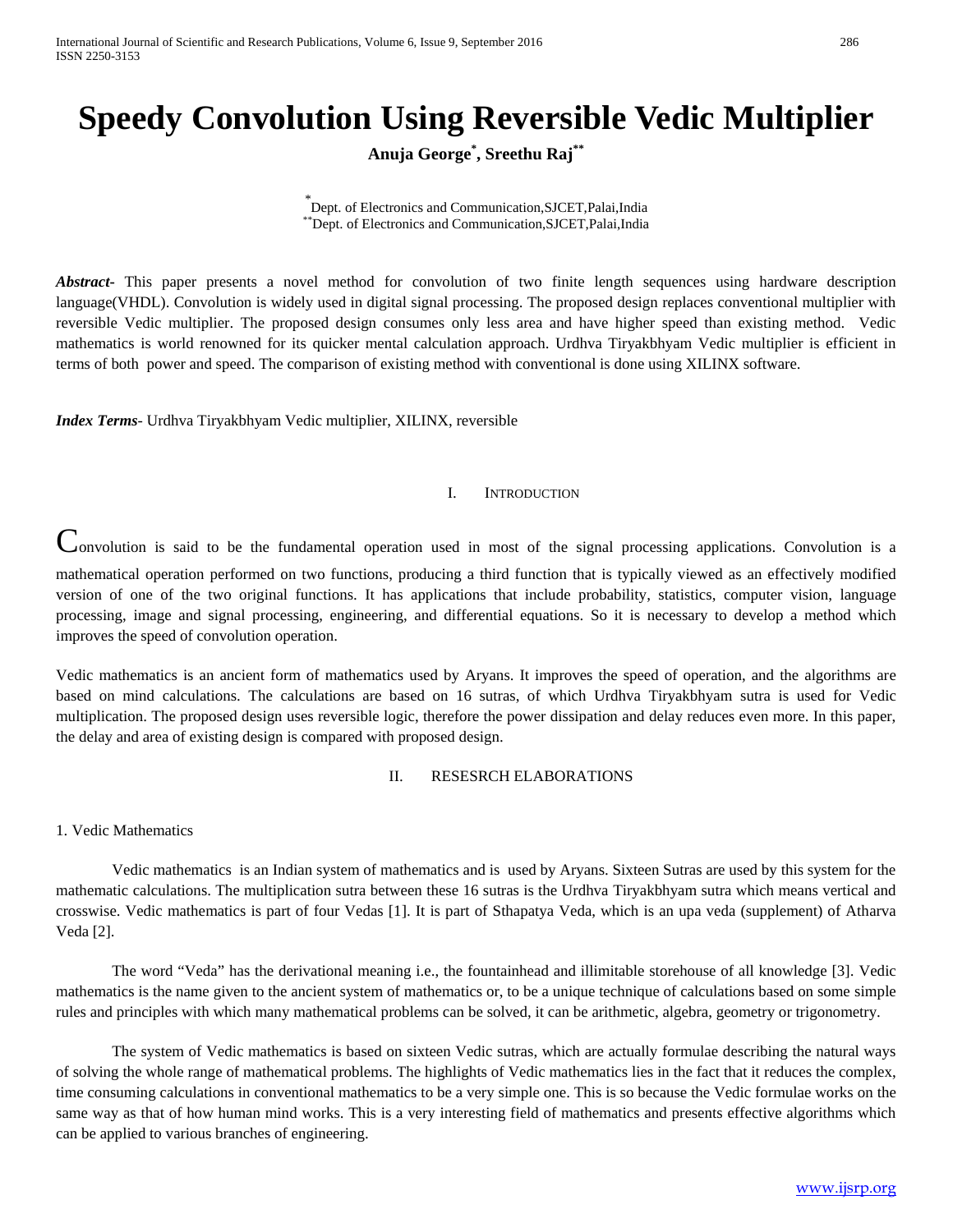# 1.1. Vedic multiplier

Urdhva Tiryakbhayam (UT) multiplier is a multiplier based on Vedic mathematical algorithms. Urdhva Tiryakbhayam sutra can be applied to all cases of multiplications namely, Binary, Hex and also Decimals. It is based on the concept that generation of all partial products and then the parallel addition of these partial products can be performed [4]. The parallelism for generating the partial products and their summation is obtained using Urdhva Tiryakbhayam Sutra. Unlike other multipliers, the time delay in computation of the product does not increase proportionately with the increase in the number of bits of the multiplicand or multiplier, because of this the time of computation is independent of clock frequency of the processor. Therefore one can limit the clock frequency to a lower value. In addition, since the processors using lower clock frequency, it dissipate lower energy and is economical in terms of power factor to use low frequency processors employing fast algorithms. The advantage of using this Urdhva Tiryagbhyam Sutra is that, as the number of bits increases, the rate of increase of gate delay and area is slow[5] as compared to other conventional multipliers.

The block diagram of a conventional 2 x 2 Urdhva Tiryakbhyam multiplier is shown in Figure 1. The conventional Vedic multiplier uses conventional logic gates such as AND, XOR, etc. Using reversible logic the speed of the multiplier can be improved.



Figure 1: Conventional 2x2 Urdhva Tiryakbhyam multiplier

So the 2x2 Urdhva Tiryakbhyam multiplier is designed using reversible logic and is shown in Figure 2. 4x4 multiplier is designed using four 2x2 Urdhva Tiryakbhyam multipliers and is shown in Figure 3.



Figure 2 : Reversible 2x2 Urdhva Tiryakbhyam multiplier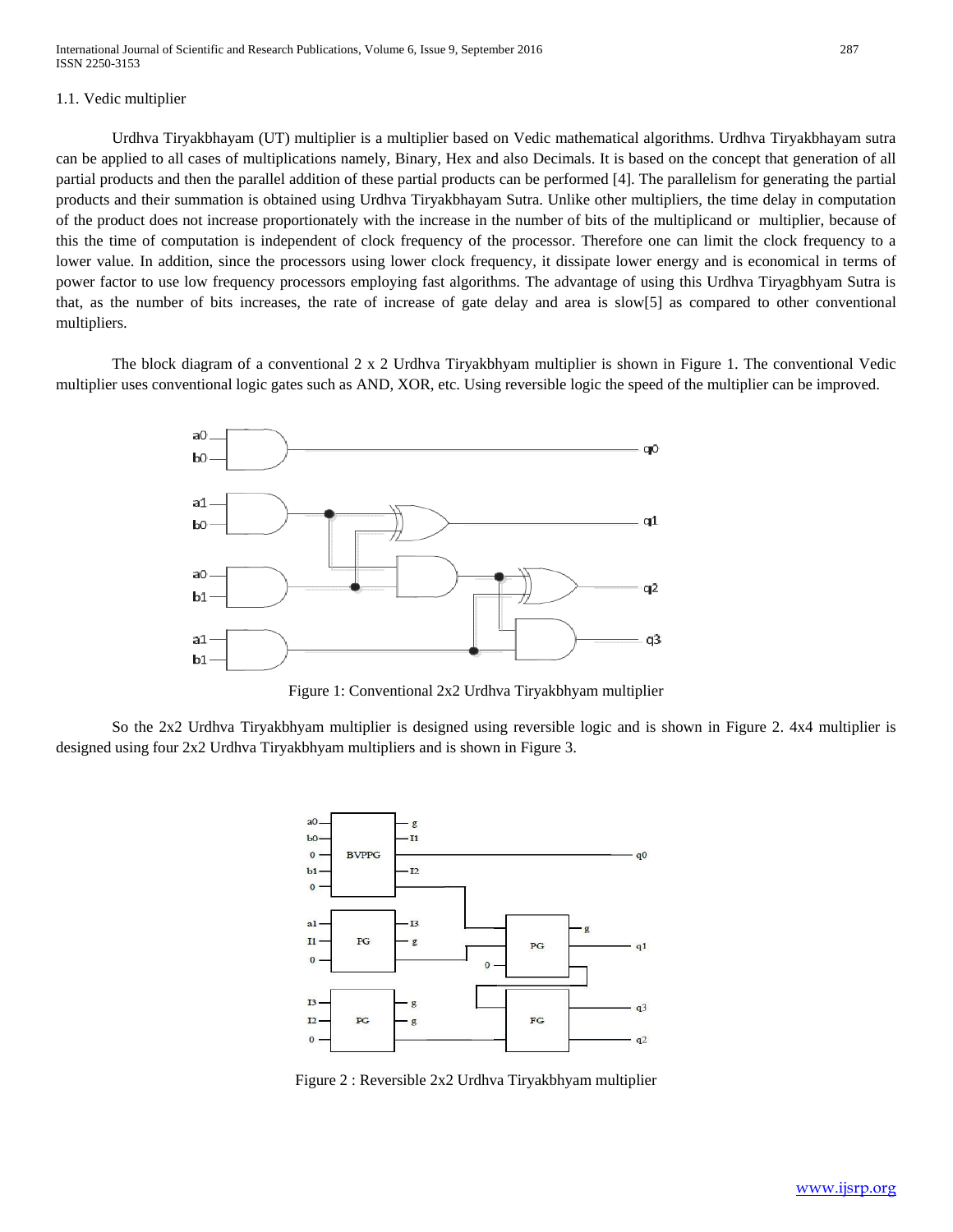

Figure 3 : Block diagram of Vedic multiplier

#### 2. Reversible Logic

The information loss is associated with laws of physics requiring that one bit of information lost dissipates kT ln 2 Joules of energy, where k is Boltzmann'**s** constant and T is the temperature of the system. For every single bit of information that being lost in the conventional combinational circuits are known to dissipate heat. This is also evident from the second law of thermodynamics , that any irreversible process leads to loss of energy. Landauer [5] showed that any irreversible gate, necessarily dissipates energy, and each irreversible bit generates k\*T ln2 joules of heat where k is the Boltzmann's constant and its value is 1.38 x 10-23 joules/Kelvin and T is temperature in Kelvin. Inorder to reduce the energy consumption of any logical operation, the widely used methods are lowering the threshold voltage and management of the power supply. However these technologies of lowering the energy consumption will hit a barrier of kT. In order to alleviate this, techniques such as reducing the temperature of computer and constructing a thermodynamically reversible computer can be used. It has been analyzed that the second option was a better choice.

When the temperature of the system reduces to absolute zero, the energy gets reduced by two orders of magnitude. But using reversible computing there can be further more reduction in temperature that matches with the theoretical value. The cardinal feature of reversible computing is that electric charge stored on the storage cell consists of transistors are not permitted to flow away during transistor switching. This can be reused through reversible computing and thereby decreasing the energy dissipation. In 1973 Bennett showed that an irreversible computing can always be made reversible. Reversible logic circuits can naturally take care of heating. Since in a reversible logic, every input vector can be uniquely recovered from its output vectors and therefore no loss of information.

#### 3. Convolution

The linear convolution is a basic operation in DSP which relates input signal and impulse response to obtain desired output [2]. Convolution is considered to be heart of the digital signal processing. It is the mathematical way of combining two signals to obtain a third signal, that is a modified form of one of the two signals. Convolution helps to estimate the output of a system with an arbitrary input, with knowing the impulse response of the system. The characteristics of linear systems are completely specified by the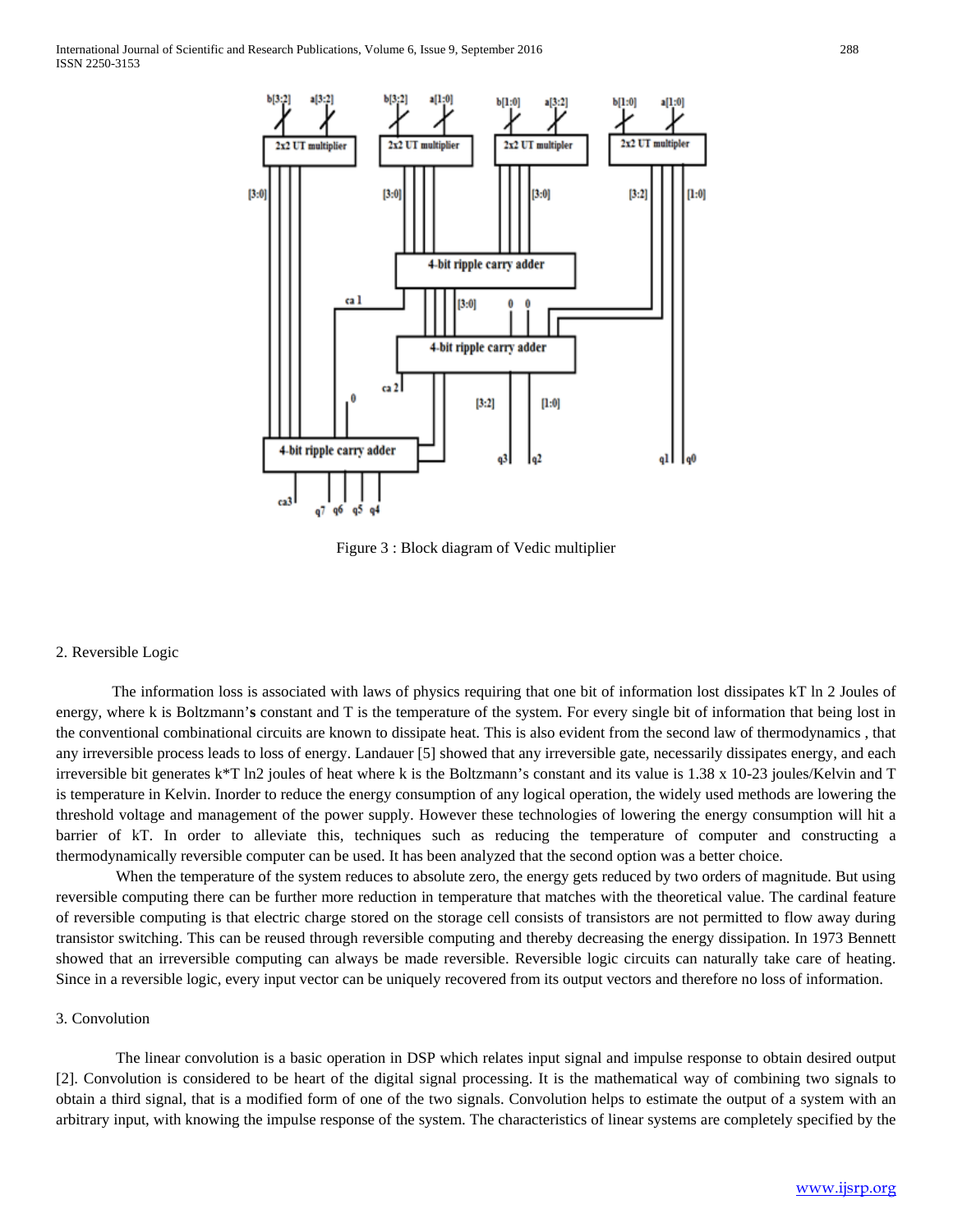impulse response of the systems , as governed by the mathematics of convolution. Convolution takes two functions as input, and produces a single output. The linear convolution of f (n) and g (n) is y (n) = f (n)  $*$  g (n) [6].



Figure 4.: Example of convolution

#### 4. Proposed Design

The convolution of two 4-bit numbers is designed and implemented using reversible logic. The multiplier and multiplicand are selected using two 4:1 multiplexers. Then the multiplication operation, that is, the Vedic multiplication is performed and is stored using 1:16 demultiplexer [7]. The first two bit of four bit select line of demultiplexer is the select line of first 4:1 multiplexer. And the last two bits are the select line of second 4:1 multiplexer. Then the corresponding products are added in the adder section. The block diagram of the proposed design is shown in Figure 5.



Figure 5: Block diagram of convolver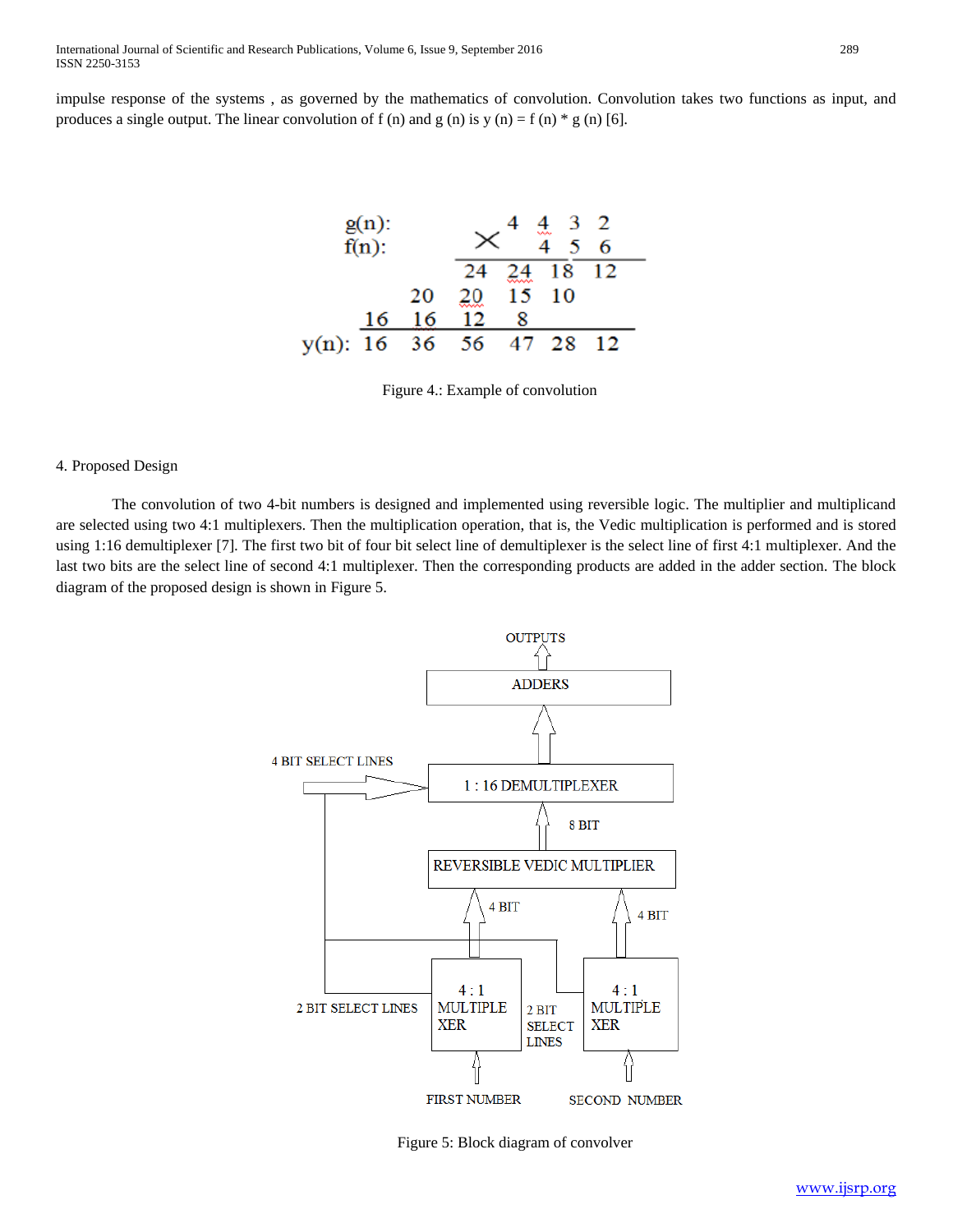For the addition of two 8 bit numbers carry look ahead adder is selected. And for the addition of three and four 8 bit numbers carry save adder with last stage built by ripple carry adder is selected. The Vedic multiplier using reversible logic is then compared with conventional method.

# III. RESULTS

In this paper, the conventional design, i.e., Vedic multiplier using conventional logic gates is compared with the proposed design, i.e., the Vedic multiplier using reversible logic. The proposed design is compared with conventional design in terms of area and delay. The two designs were simulated using ISim. The area and speed of convolver is compared using Xilinx ISE design suite 12.1.

Table 1. Comparison of two designs

| Design              | Delay(ns) | No. of LUTs |  |  |  |
|---------------------|-----------|-------------|--|--|--|
| Proposed Design     | 21.279    | 277         |  |  |  |
| Conventional Design | 23.569    | 298         |  |  |  |

From the obtained results it is evident that the convolution using reversible Vedic multiplier is more efficient than that of conventional Vedic multiplier in terms of both speed and area.

|                         |            |                   |                      |                  |                    |                    |                                    | 19,000000 us |                                                                         |
|-------------------------|------------|-------------------|----------------------|------------------|--------------------|--------------------|------------------------------------|--------------|-------------------------------------------------------------------------|
| Name                    | Value      | فتقرير الروازون   | $10$ us              | $12$ us          | $14$ us            | $16$ us            | 18 <sub>us</sub><br><b>COLLEGE</b> |              | $\left  \begin{smallmatrix} 20 & 45 \\ 1 & 1 \end{smallmatrix} \right $ |
| L <mark>a</mark> dk     | п          |                   |                      |                  |                    |                    |                                    |              |                                                                         |
| $\mathbf{r}$ rst        | $\circ$    |                   |                      |                  |                    |                    |                                    |              |                                                                         |
| ax[3:0]                 | 0001       |                   |                      |                  | 0001               |                    |                                    |              |                                                                         |
| $\frac{1}{2}$ bx[3:0]   | 0010       |                   |                      |                  | 0010               |                    |                                    |              |                                                                         |
| $\frac{1}{2}$ cx[3:0]   | 0010       |                   |                      |                  | 0010               |                    |                                    |              |                                                                         |
| $\frac{1}{2}$ dx[3:0]   | 0011       |                   |                      |                  | 0011               |                    |                                    |              |                                                                         |
| $\frac{1}{2}$ ex[3:0]   | 0011       |                   |                      |                  | 0011               |                    |                                    |              |                                                                         |
| $\frac{1}{2}$ fx[3:0]   | 0011       |                   |                      |                  | 0011               |                    |                                    |              |                                                                         |
| $\frac{1}{2}$ gx[3:0]   | 0010       |                   |                      |                  | 0010               |                    |                                    |              |                                                                         |
| $h$ hx[3:0]             | 0001       |                   |                      |                  | 0001               |                    |                                    |              |                                                                         |
| $\frac{1}{100}$ s1[3:0] | 0000       | 0110<br>0101      | $0111$ X<br>1000     | 1001<br>$X$ 1010 | 1011<br>1100       | $1101 \times 1110$ | 1111                               | 0000         | 0001                                                                    |
| pa1[9:0]                | 0000001001 |                   |                      |                  | D000001001         |                    |                                    |              |                                                                         |
| $6$ pa2[9:0]            | 0000001110 | <b>OOUUUUUUUU</b> | $\subset$            |                  |                    | 000D001110         |                                    |              |                                                                         |
| $6$ pa3[9:0]            | 0000010100 | UUUU              | ουυυυύυυυυ           |                  | ⌒                  |                    | 0000010100                         |              |                                                                         |
| $6$ pa4[9:0]            | 0000001111 |                   |                      |                  | OQUUUUUUUU         |                    | 000000111                          |              |                                                                         |
| $6$ pa5[9:0]            | 0000001000 |                   | <b>UUUUUUUUUU</b> UU |                  | <b>OOUUUUUUUUU</b> | ⋒                  |                                    | 0000001000   |                                                                         |
| $\frac{1}{6}$ pa0[7:0]  | 00000011   |                   |                      |                  | 00000011           |                    |                                    |              |                                                                         |
| $6$ pa6[7:0]            | 00000011   |                   |                      | <b>UUUUUUUU</b>  |                    |                    | $\overline{0}$                     | 00000011     |                                                                         |
|                         |            |                   |                      |                  |                    |                    |                                    |              |                                                                         |
|                         |            |                   |                      |                  |                    |                    |                                    |              |                                                                         |
|                         |            |                   |                      |                  |                    |                    |                                    |              |                                                                         |
|                         |            | X1: 19.000000 us  |                      |                  |                    |                    |                                    |              |                                                                         |

# Figure 6: Simulation of proposed design

# IV. CONCLUSION

In this paper, convolution of two finite length sequence is performed using reversible Vedic multiplier and also using conventional method. By comparing these two designs, it is obtained that the convolution using reversible logic is efficient in terms of both area and speed.